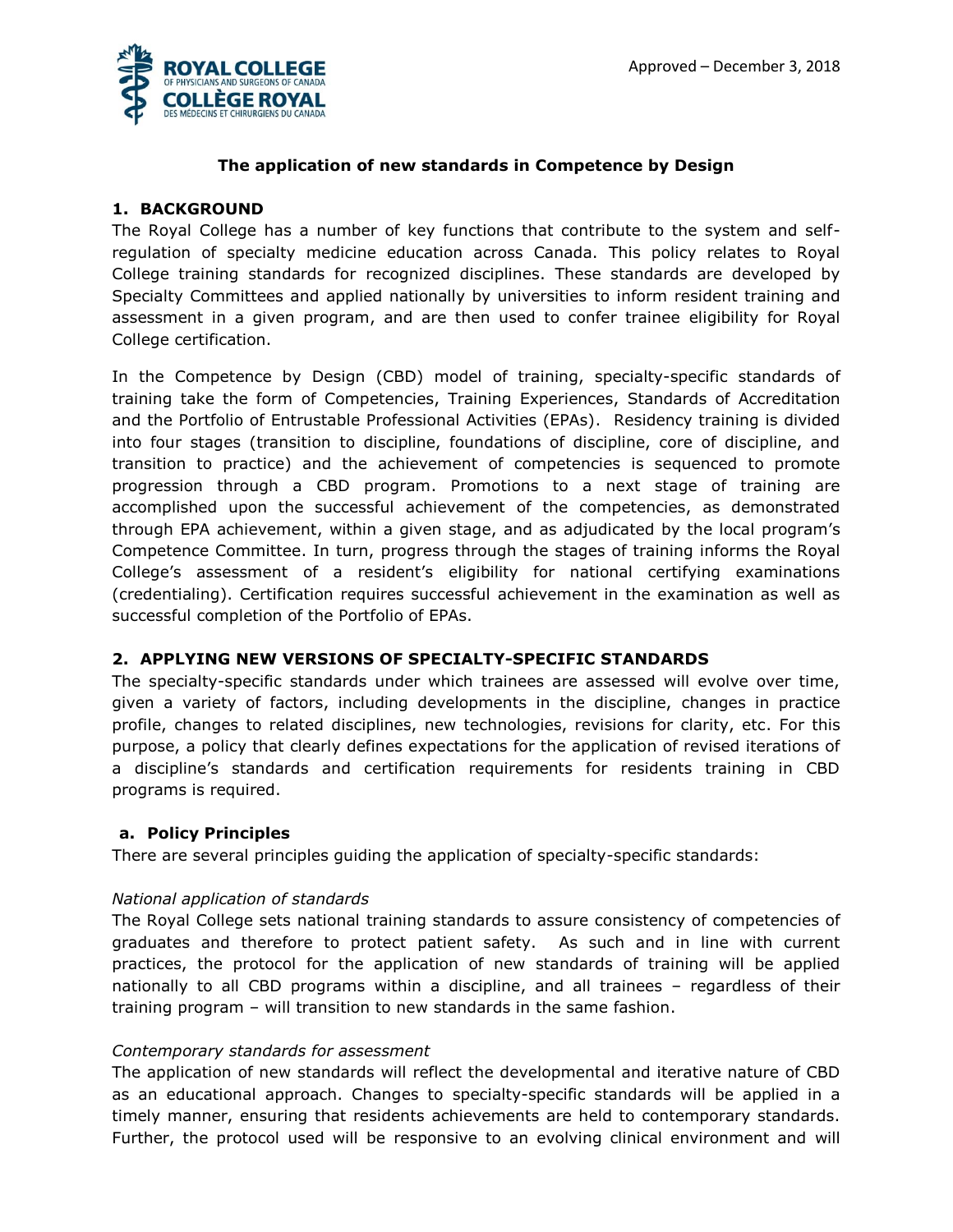have the ability to nimbly address possible major overhauls of standards, should they be required.

#### *Minimize disruption for seamless progression of training*

In cases where there is a change to discipline standards, a resident's current stage will not be impacted. Instead, changes will only be applied to forthcoming stages which have not yet been started, establishing a balance between maintaining clear expectations for training, while ensuring access to contemporary educational design and standards of training. In cases where standards have been updated, it is expected that credit for past entrustment (EPAs that are complete or near complete) will be maintained and taken into account when reviewing a resident's portfolio. The ability to maintain credit, however, will be highly dependent on the functionality of the electronic portfolio in use by the resident's program.

#### *Flexibility and discretion for decision-making at the local program level*

Local program Competence Committees will have the discretion to make decisions to address issues faced by residents currently in a revised stage of training. For example, in the case of a difficult or ill-positioned entrustable professional activity (EPA) that has been removed or modified within a resident's current stage of training, a Competence Committee/program may choose to not assess the resident or modify their approach on that particular EPA, provided that they record their justification for doing so. On the reverse, should a new EPA be added to a resident's current or previous stage of training, it is expected that a Competence Committee/program would not require a resident to achieve this EPA, limiting disruption to the resident's current stage of training.

#### **b. Parameters**

All changes to a discipline's standards of training are determined by a Royal College Specialty Committee specific to the discipline. The updates to standards referred to in this policy include both moderate and fundamental changes, as well emerging special cases requiring significant redress of a discipline's standards.

- **Moderate changes** include the addition/removal of a milestone, replacement of a milestone within an EPA, changes to context, and change to an assessment template.
- **Fundamental changes** include moving an EPA to a different stage of training or adding/deleting an EPA to/from a stage.

Minor and editorial changes (limited to rewording and spelling/grammar corrections) to specialty-specific standards will not be versioned. Instead, these changes will be communicated by the Royal College and will be adopted as soon as is feasible by the Faculty/program.

## *c.* **Procedure –** *'next stage' approach to application of new standards*

A 'next stage' approach will be utilized when applying new standards to a CBD program and will adhere to the principles and parameters outlined above. The next stage approach applies a prospective introduction to new standards of training. In this, when the standards of a discipline are updated, the most recent version of standards as provided by the Royal College (Competencies, Training Requirements) is applied upon the resident moving to the subsequent stage of training (i.e., updates to a discipline's standards are only applied once a resident reaches a new or 'next' stage of training). The current stage of training, as well